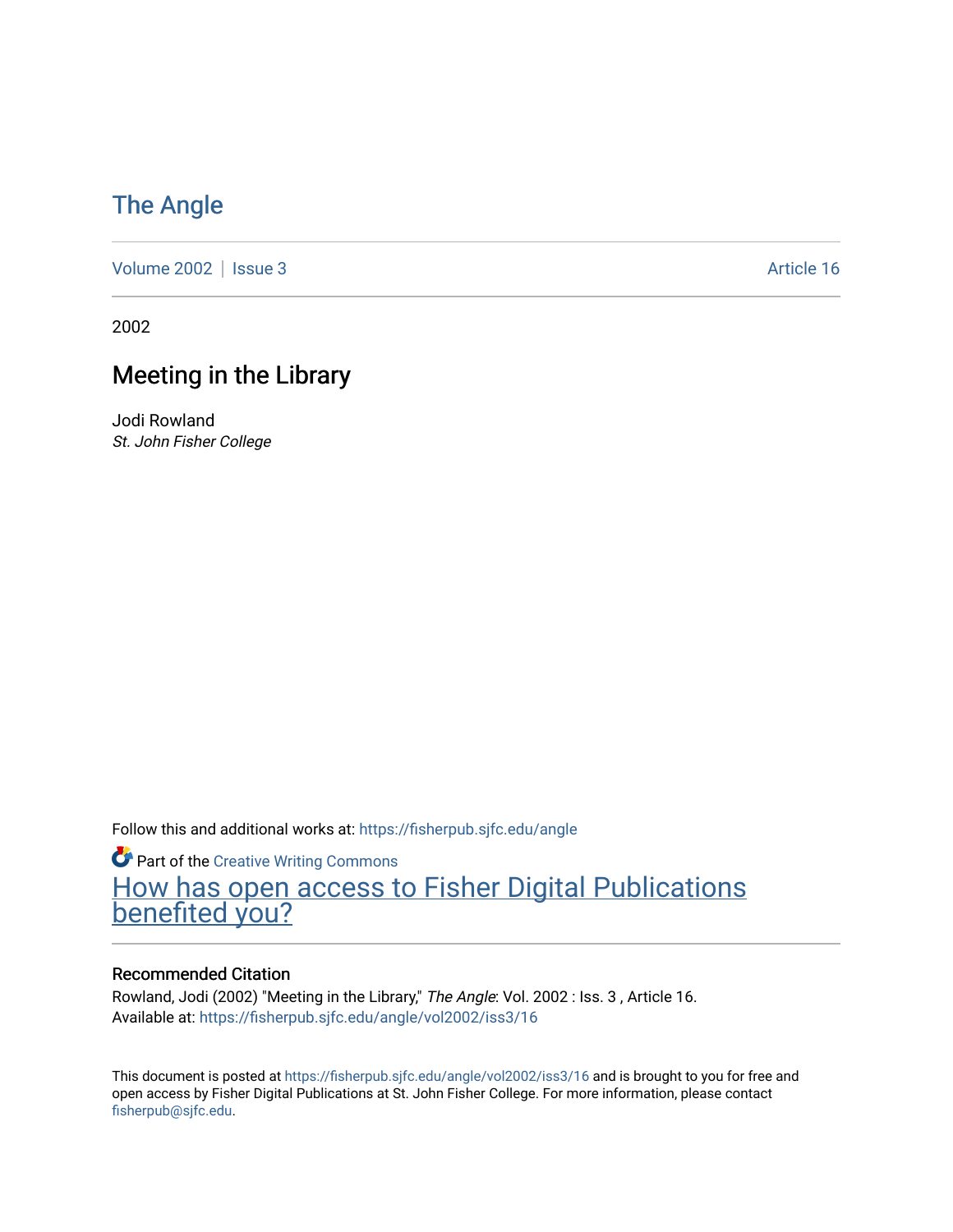## Meeting in the Library

## Cover Page Footnote

Appeared in the issue: Volume 2, Issue 3, 2002.